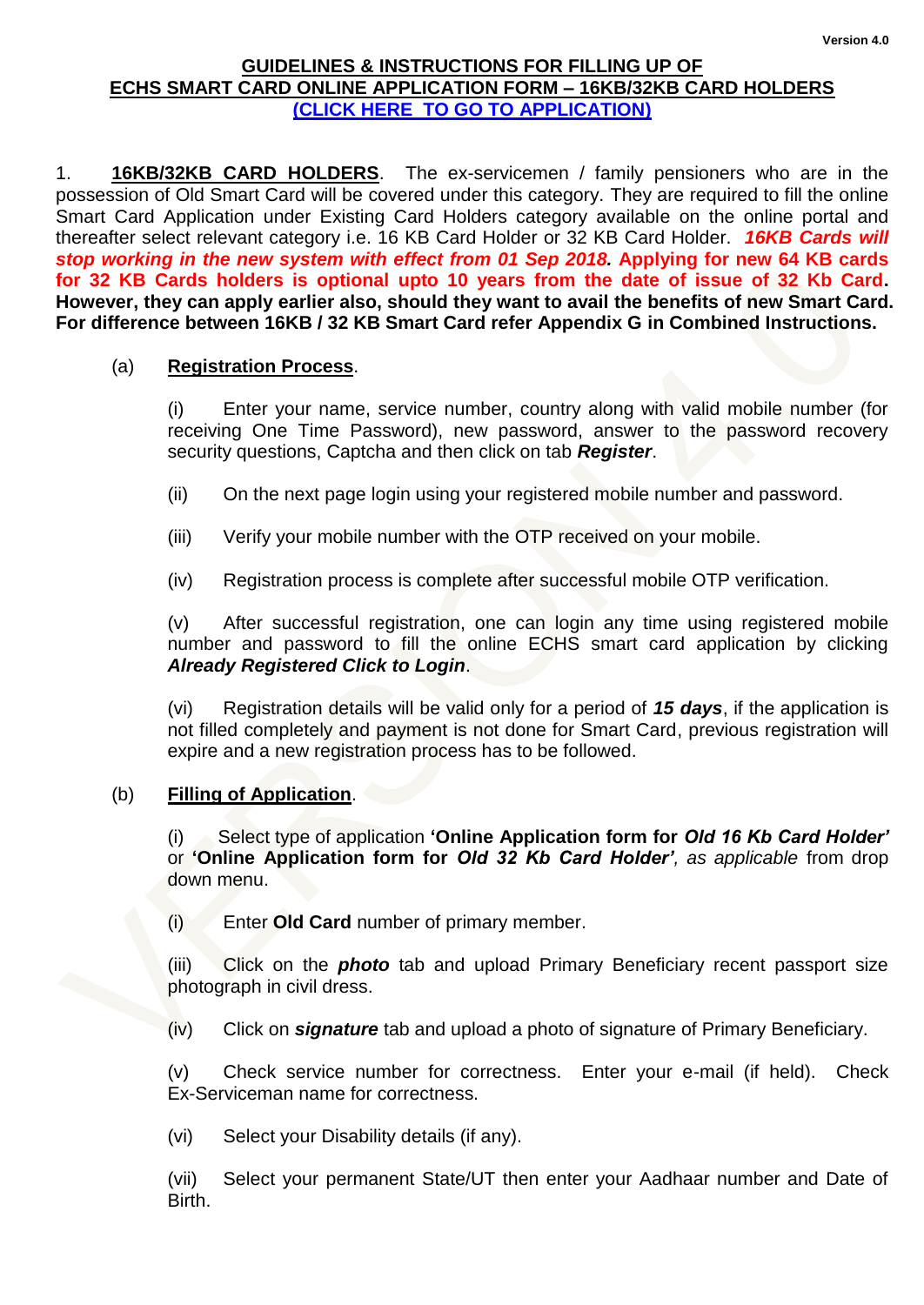(viii) Select your *Gender, Date of Commission / Enrolment, Date of Retirement/ Release, Type of Pension, Type of Service, Category, Rank, Last unit served, Record Office & PPO Number.*

(ix) If disability was selected, then enter disability percentage.

(x) Enter details as required in the preceding columns.

(xi) Select *Regional Centre*, then select *Polyclinic* from the available options as per your **address of residence** and Station HQ will be auto populated.

(xii) Enter your permanent address, select district, tehsil and pin code.

(xiii) Check in the tab to enter your *Current Address* if different from Permanent Address.

(xiv) To add dependents, click on the *'Add Dependent'* button.

(xv) Upload recent passport size *photograph* and photo of *signature/thumb impression* of the dependent by clicking on the tabs.

(xvi) Enter Dependent Name, Dependent Disability (if any), Dependent Relation, Dependent Date of Birth, Dependent Marital Status, Dependent Monthly Income, Dependent Mobile Number, Dependent Email ID, Dependent Aadhaar number Dependent Gender, Blood Group, Dependent PAN number (if available), Drug Allergies (if known). **Option to select different Polyclinic for each dependent will be available. If you need to select different polyclinic for your dependent then provide current address of your dependent. Then select Regional Centre, Polyclinic. The cards for dependents will be required to be collected from concerned Stn HQ, if different from Primary Beneficiary.**

(xvii) For **white card eligibility,** select physical disability as per The Person With Disabilities, PWD Act 1995 from the drop down menu. **Attaching of scanned copy of medical certificate by service specialist as per format provided is a mandatory requirement.** 

(xviii) Follow same procedure for addition of all the dependents. Dependent, if added erroneously can be deleted before submission of form.

(xix) Details in the application can be edited any time before submission. Keep saving your application by clicking on the tab *'Temporary Save'* in order to save your data in the event of network or website failure.

(xx) After completion of entire application click on tab *'Download Application Form'*. Your filled application will be downloaded for checking the correctness before final submission.

(xxi) After ensuring application has been filled correctly click to check the **I Agree** button for accepting the Self Declaration in lieu of Affidavit.

(xxii) Then click on tab **'Proceed for payment'**. A warning message will be displayed to download application for checking the correctness of details in filled application.